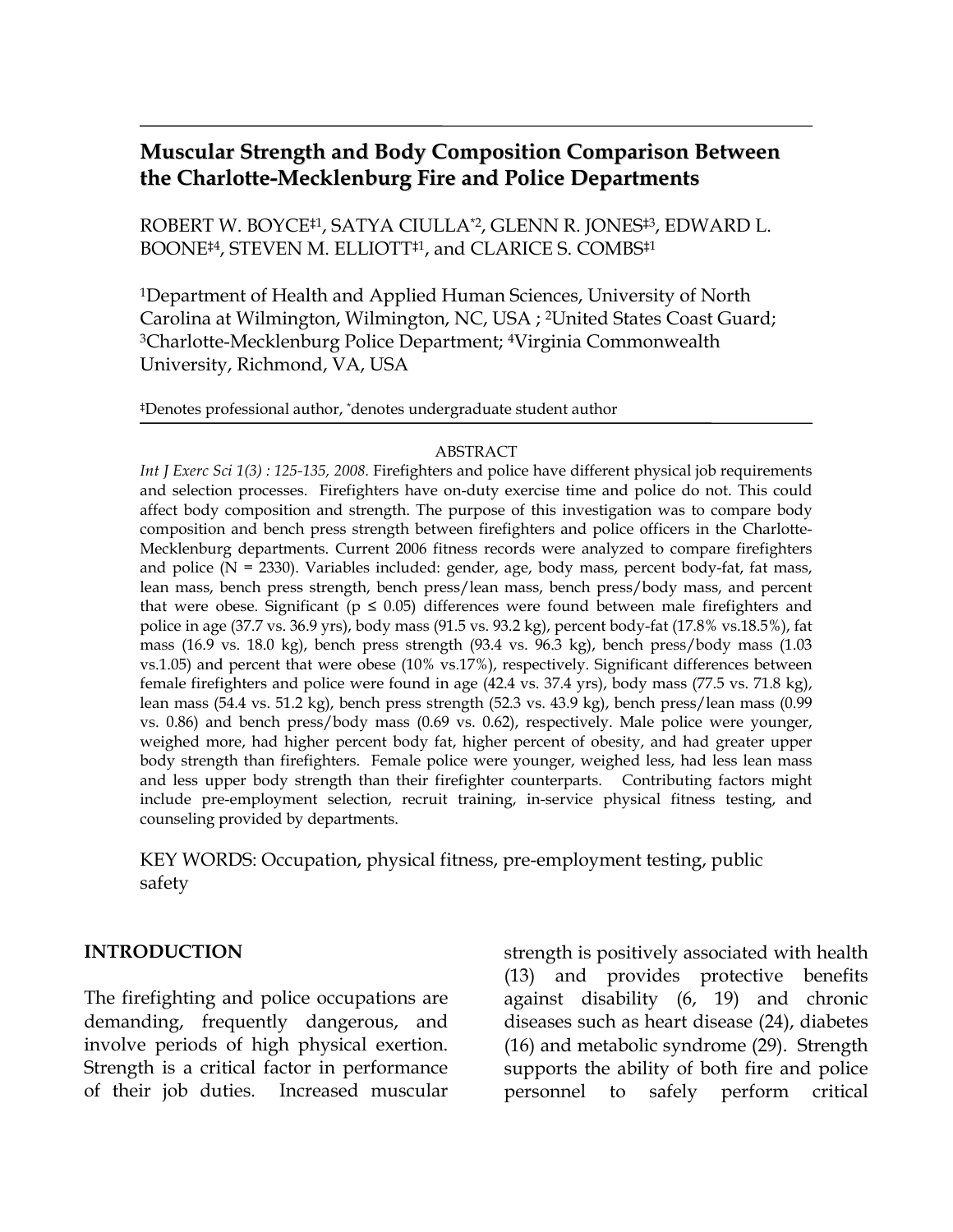emergency functions (11, 23) while fulfilling the local government's legal responsibility to deliver adequate protection to the public.

Strength is an important criterion in the selection and hiring of both police officers and firefighters and it is the responsibility of these organizations to establish minimum requirements for officer selection and hiring in order to ensure that applicants are physically capable of performing the work. These selection criteria must also be in accordance with the applicable state and federal fair employment laws. There are legal ramifications regarding the potential adverse impact of pre-employment testing upon the hiring of legally protected groups such as females and minorities  $(7, 21, 23)$ . Females, in particular, having lower upper body strength than males, are almost guaranteed an adverse impact in a test that demands upper body strength (23).

Different physical conditions and expectations apply to these two jobs. The occupation of police officer, though mentally challenging, is primarily sedentary, with occasional periods of maximal exertion (25). Some of the critical functions of the job of police officer include the use of firearms, restraining suspects, removing demonstrators, rescuing victims, running in pursuit, climbing stairs, and surmounting barriers (23). However, the routine physical demands of this job, such as riding in a patrol car and preparing paperwork, are often inadequate for maintaining necessary physical fitness to perform these infrequent but possibly lifesaving critical functions (26). Low levels of physical activity have been shown to promote increases in weight, body fat, and

potential health issues (4, 20). Weight gain can also account for decline in an officer's physical performance (25) and is associated with decreases in cardiopulmonary fitness (8).

In contrast, a firefighter is required to execute a variety of physically challenging tasks, usually while wearing heavy protective gear and under extreme environmental conditions. Some of the critical job functions of a firefighter include rescuing victims, crawling through smoke, dragging or pulling a charged line, lifting victims on a stretcher, pulling ceilings, surmounting barriers, breaching a wall or door, climbing stairs with a pack, and raising or lowering a ladder (23). Another aspect of the job of a firefighter is the long work shifts and the waiting time between events. This time spent waiting can potentially result in a similar risk of weight gain, as in the job of police.

Comparative research identifying the relationship of body composition and strength of firefighters to police officers is dearth. Nor were any fire and police comparison studies found that included females. The number of females is especially low in firefighting and therefore, under represented in the literature. A need exists in these occupations to investigate body composition to gain insight into the numerous factors affecting body composition and strength. This information can aid administrators regarding program design to foster strength development, weight management, and the health of these public safety personnel.

A large metropolitan fire and police department in the Southeastern United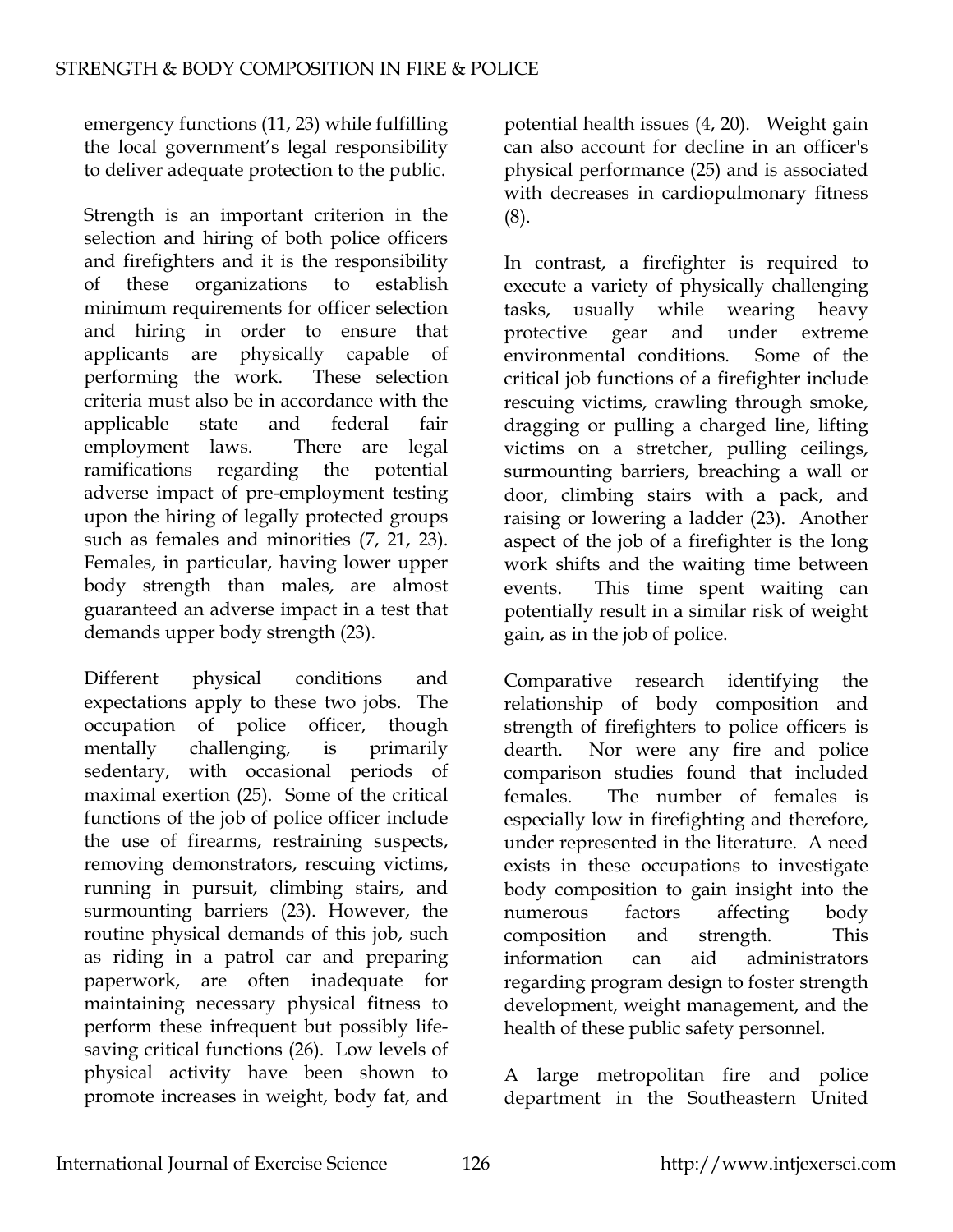States has had an on-going physical fitness training and testing of personnel for over twenty-five years. This provided a unique opportunity to contrast these two occupations strengthened by the fact that the same test administrator performed identical evaluations of body composition and bench press strength for both departments over the time period covered by this report.

This study sought to determine whether there were differences in body composition and strength scores between firefighters and police officers. The hypothesis was that no significant differences would be found in body composition and strength variables between the two occupations within genders and between genders within the occupations.

### **METHOD**

Comparisons were made between the occupations within genders and between genders within the occupations. Body composition variables included body mass, percent body fat, fat mass, lean mass, and percent that were obese. Strength scores were comprised of bench press, bench press/lean mass, and bench press/body mass. Body composition and strength mean scores with standard deviations and statistical comparisons between groups were described.

## *Subjects*

The retrospectively studied sample included 922 firefighters (885 males, 37 females) and 1408 police officers (1208 males, 200 females). Their 2006 physical fitness test records were obtained from the Charlotte Mecklenburg Fire and Police Departments which represent large

metropolitan organizations in the Southeastern United States of America. Mean values with their standard deviations (SD) are provided in the text as mean + SD. The mean age of the subjects was  $37.4 \pm 7.5$ years with a range from 20 years to 65 years. The University of North Carolina at Wilmington Institutional Review Board approved this study following the Office of Human Research Protection Requirements. Because this research involved existing and unidentifiable data it was exempt from applicable human subject regulation. The tests and measurements were required as a part of conditions of their employment.

### *Procedures*

Age, gender, body mass, percent body fat, and bench press strength data were retrieved for each firefighter and police officer from their most recent test on the 2006 in-service fitness record. The same physical fitness coordinator, certified by the American College of Sports Medicine (ACSM), administered these tests.

Included in the physical fitness test battery were body mass, percent body fat using a skinfold caliper (12), and a one repetition maximum (1RM) bench press test (18) using a Smith Bench Press Machine (Atlantis Angled Smith Machine E-155, Quebec, Canada). This machine was selected because the framework served to prevent the possibility of the weights dropping on the subject. The skinfold test utilized a three-site formula. The sites for males were chest, abdomen, and thigh. The sites for females were triceps, suprailiac, and thigh (12). The testing protocol was based upon ACSM's Guidelines for Exercise Testing and Prescription (28). The testing sequence for the in-service officers was body fat,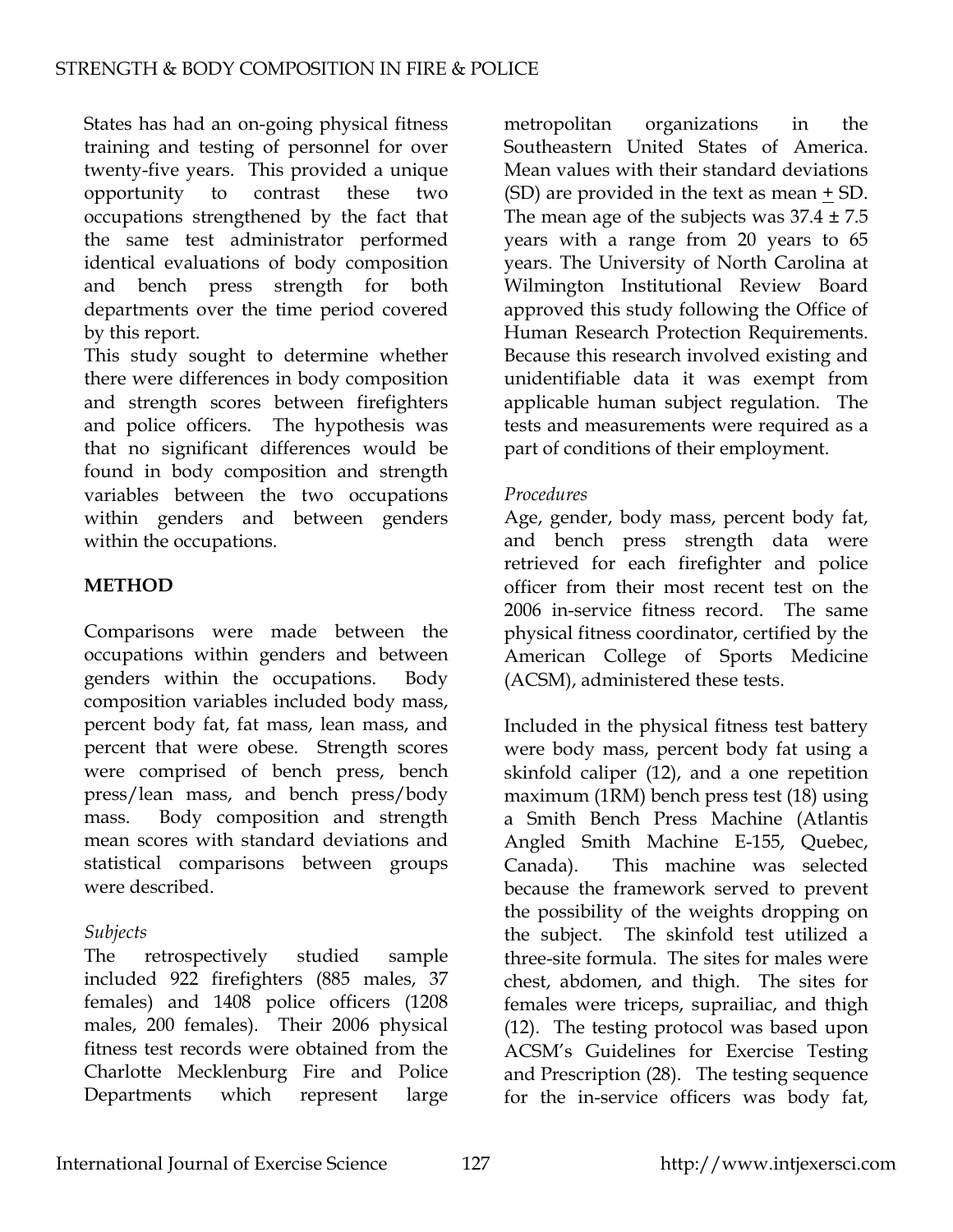bench press (18), treadmill (10), muscle endurance (either curl-ups or push-ups), and sit and reach (28). Subjects were allowed to warm up on the bench press to prepare for that test. Subjects could make multiple bench press attempts until they felt they had achieved their best score and that score was recorded. The tests selected for this study were body mass, percent body fat and the bench press. Test protocols were identical for firefighters and police officers.

#### *Statistical Analysis*

The Statistical Package for Social Sciences (SPSS, Inc) version 15.0 was used to analyze the data. Analysis of variance (ANOVA) procedures compared differences between the firefighters and police officers within genders and the differences between genders within each department. The variables of interest were age, body mass,

percent body fat, fat mass, lean mass, bench press, bench press/lean mass, and bench press/body mass. A Fisher's exact test was used use to evaluate the differences in the percentage that were obese between the firefighters and police officers within genders, and between genders within each department. A male was classified as obese with a percent body fat ≥ 25% and a female with a percent body fat  $\geq 30\%$ . The p-value used to define significance was  $p \leq$ 0.05.

#### **RESULTS**

Table 1 presents the means and standard deviations of age, body mass, percent body fat, and bench press strength scores for male and female firefighters and police officers. The male police were significantly  $(p \le 0.05)$  younger, weighed more, had a higher body-fat percentage, and had

Table 1. Comparison of firefighters and police officers for age, body mass, percent body fat and strength

|                  |        | Female |      |      |         |     | Male |      |      |         |               |
|------------------|--------|--------|------|------|---------|-----|------|------|------|---------|---------------|
|                  |        | Ν      | Mean | SD   | p-value |     | Ν    | Mean | SD   | p-value |               |
| Age              | Fire   | 37     | 42.4 | 6.4  |         |     | 885  | 37.7 | 8.4  |         |               |
|                  | Police | 200    | 37.4 | 7.2  |         |     | 1208 | 36.9 | 6.7  |         |               |
|                  | Total  | 237    | 38.2 | 7.3  | 0.000   | ††  | 2093 | 37.3 | 7.5  | 0.019   | $\frac{1}{2}$ |
| Body Mass (kg)   | Fire   | 37     | 77.5 | 14.0 |         |     | 870  | 91.5 | 14.8 |         |               |
|                  | Police | 200    | 71.8 | 14.6 |         |     | 1208 | 93.2 | 16.2 |         |               |
|                  | Total  | 237    | 72.7 | 14.6 | 0.031   | Ť   | 2078 | 92.5 | 15.7 | 0.013   | $\frac{1}{2}$ |
| % Body Fat       | Fire   | 37     | 28.8 | 8.1  |         |     | 870  | 17.8 | 5.7  |         |               |
|                  | Police | 200    | 27.6 | 7.2  |         |     | 1208 | 18.5 | 6.2  |         |               |
|                  | Total  | 237    | 27.7 | 7.3  | 0.347   |     | 2078 | 18.2 | 6.0  | 0.014   | $\top$        |
| Bench Press (kg) | Fire   | 36     | 52.3 | 10.4 |         |     | 818  | 93.4 | 18.9 |         |               |
|                  | Police | 195    | 43.9 | 9.4  |         |     | 1181 | 96.3 | 20.9 |         |               |
|                  | Total  | 231    | 45.2 | 10.0 | 0.000   | ††† | 1999 | 95.1 | 20.2 | 0.002   | ŤŤ.           |

ANOVA comparison between departments:  $^{\dagger}$  p  $\leq$  0.05,  $^{\dagger\dagger}$  p  $\leq$  0.01,  $^{\dagger\dagger\dagger}$  p  $\leq$  0.001

SD = Standard Deviation

International Journal of Exercise Science 128 http://www.intjexersci.com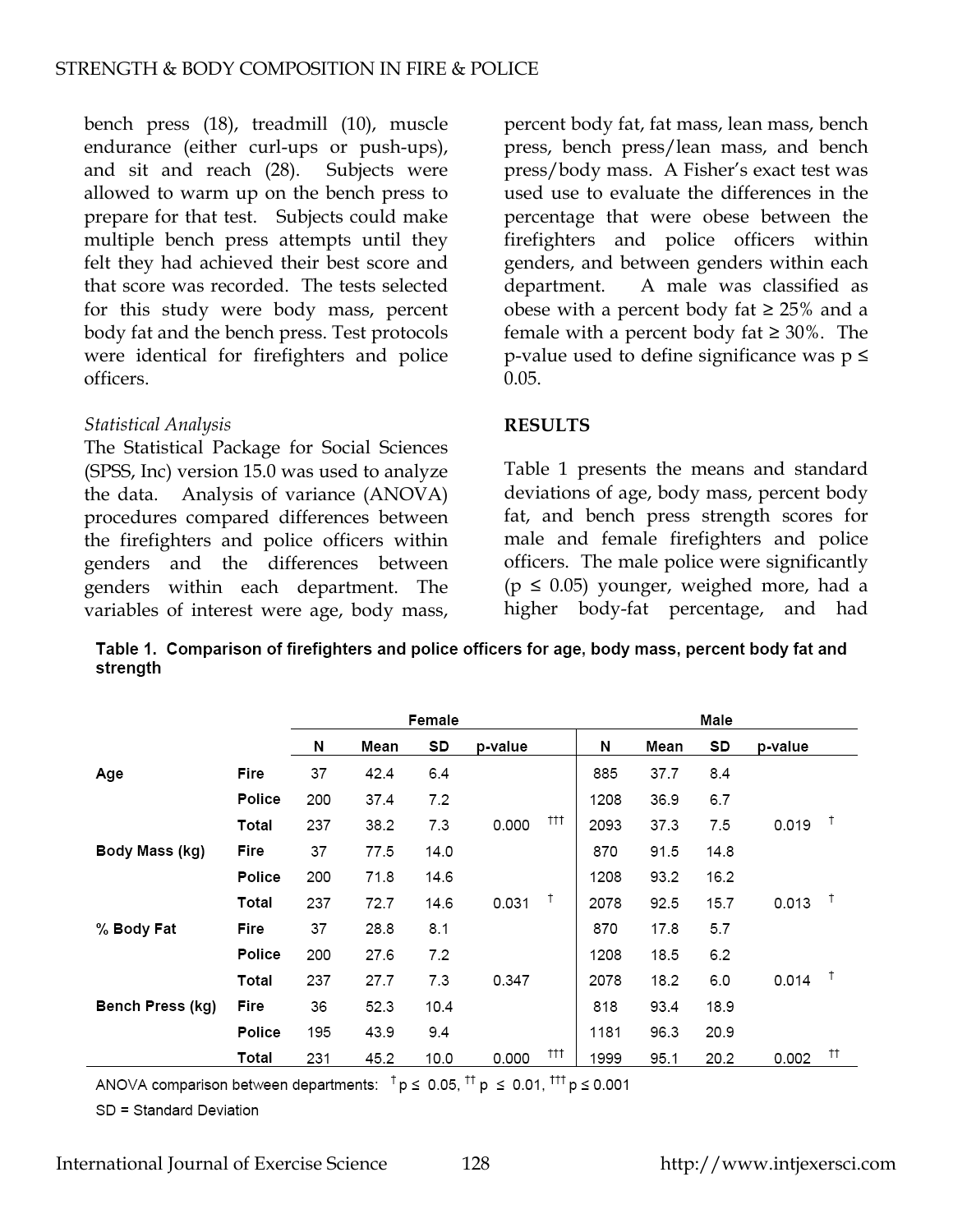greater upper body strength than male firefighters. Female police were significantly ( $p \leq 0.05$ ) younger, weighed less and had less upper body strength than female firefighters. However, their percentage of body fat was similar.

Figure 1 features box plots which compare the body mass of firefighters and police officers. When comparing the males, the inter-quartile ranges, the boxes, were roughly similar between firefighters and police officers. However, the overall spread in scores, as illustrated by the whiskers of the plot, was greater in police and they showed a lower minimum and greater maximum data values than male firefighters. In females, the police officers also demonstrated a greater spread in body mass. The inter-quartile range of female police was shifted lower than that of the female firefighters.



Figure 1. Box plots for comparing body mass of firefighters and police officers. ANOVA comparisons between departments: <sup>†</sup>p ≤ 0.05, <sup>††</sup>p ≤ 0.01

The box plots in Figure 2 compare the percent body fat of firefighters and police. The spread of scores was greater for male police than the male firefighters. Even though the median scores for female police were lower than the firefighters, the maximum and minimum data values for police were higher.



Figure 2. Box plots for comparing percent body fat of firefighters and police officers. ANOVA comparisons between departments: <sup>††</sup>p ≤ 0.01

In Figure 3 the box plots compare bench press strength. The male police officers had higher median scores than the firefighters. Once again, the spread of scores was greater in male police officers and they had higher maximum data values. The spread in scores between the females was similar. The inter-quartile range of female police, as well as their minimum and maximum data values, was shifted lower than the firefighters.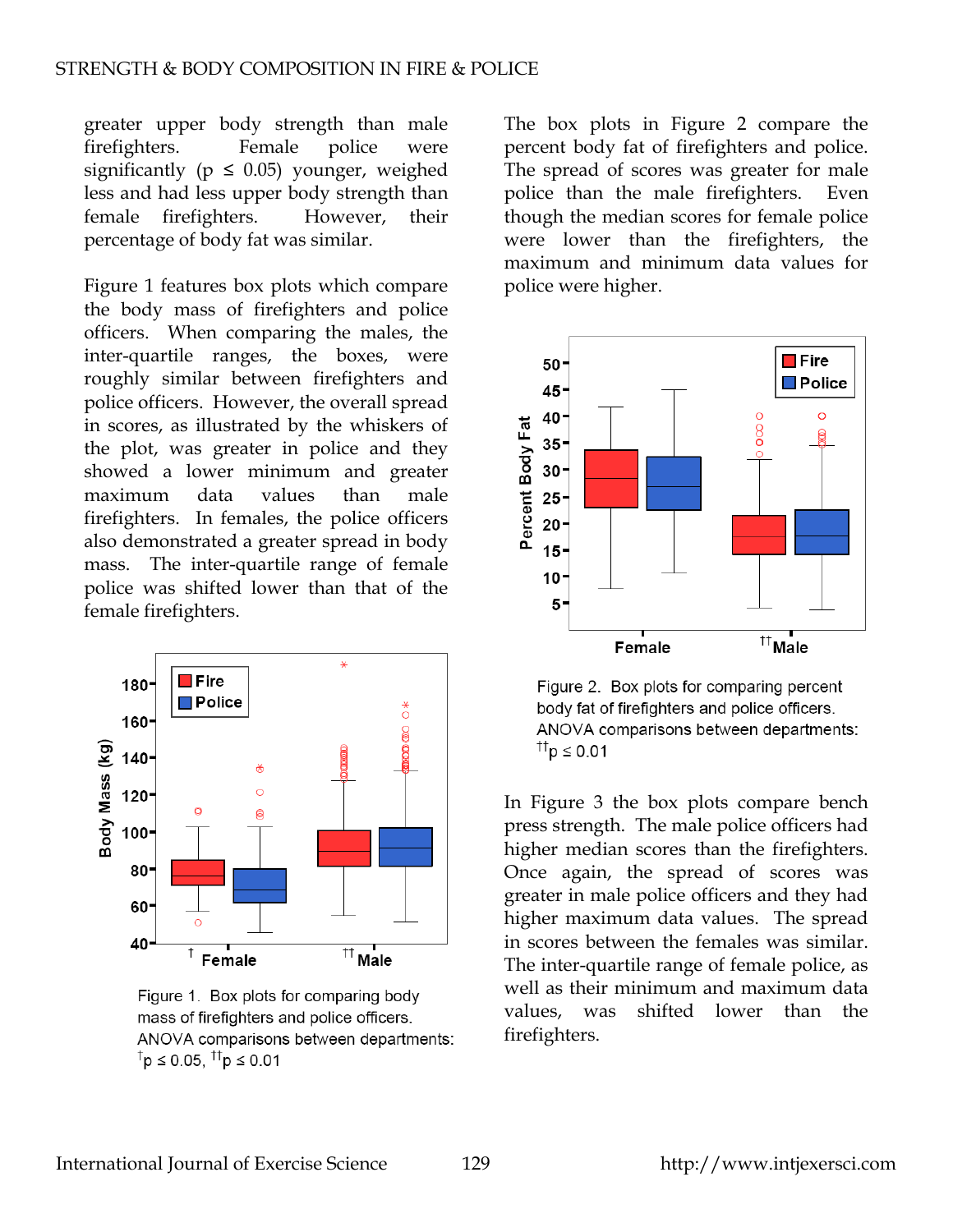

Figure 3. Box plots comparing firefighters and police officer bench press strength. ANOVA comparisons between departments: <sup>††</sup>p ≤ 0.01 and <sup>†††</sup>p ≤ 0.001

Figure 4 compares the percentage of firefighters and police officers that were obese. The percentage of obese within the male police officers was significantly higher than the firefighters. However, there was no significant difference between the females.



Figure 4. Comparison of percentage of firefighters and police officers that are obese.

Fisher's exact test comparisons between departments:  $^{\uparrow\uparrow\uparrow}p \leq 0.001$ Female obesity ≥ 30% body fat. Male obesity ≥ 25% body fat

Male firefighters had significantly less mean fat mass than police officers,  $16.9 \pm$ 

7.8 kg vs. 18.0 ± 8.9 kg, respectively. However, there were no significant differences in the males' mean lean mass, 74.6  $\pm$  9.3 kg vs. 75.2  $\pm$  9.3 kg for firefighters and police officers, respectively. The opposite occurred in the females, there were no significant differences in their fat mass, 23.0 ± 9.9 kg vs. 20.6 ± 9.4 for firefighters and police officers, respectively. However, the female firefighters were significantly higher in lean mass, 54.5 ±7.3 kg, than the female police officers,  $51.2 \pm 6.5$ kg. Figure 5 demonstrates that the spread of scores was relatively consistent between females in both fat and lean mass. The scores were also consistent between the males for both fat and lean mass.

Male police officers showed a tendency ( $p \leq$ 0.07) to be stronger,  $1.28 \pm 0.23$ , in bench press/lean mass than firefighters, 1.26 ± 0.19. Male police officers had a significantly ( $p \leq 0.03$ ) higher bench press/body mass,  $1.05 \pm 9.22$ , than firefighters,  $1.03 \pm 0.19$ . The female firefighters were significantly ( $p \leq 0.001$ ) stronger,  $0.99 \pm 0.21$  than the female police officers,  $0.86 \pm 0.15$  in bench press/lean mass. They were also significantly ( $p \leq$ 0.009) stronger in bench press/body mass,  $0.69 \pm 0.19$  vs.  $0.62 \pm 0.14$  for the female police. The box plots in Figure 6 depict the variability of the scores. The male police officers had the greatest variability of scores for both bench press/lean mass and bench press/body mass. The male police officer range of scores included both the lowest and highest values.

When comparing males to females within firefighters and police officers, males weighed significantly ( $p \leq 0.001$ ) more, had less percent body fat, a lower percent of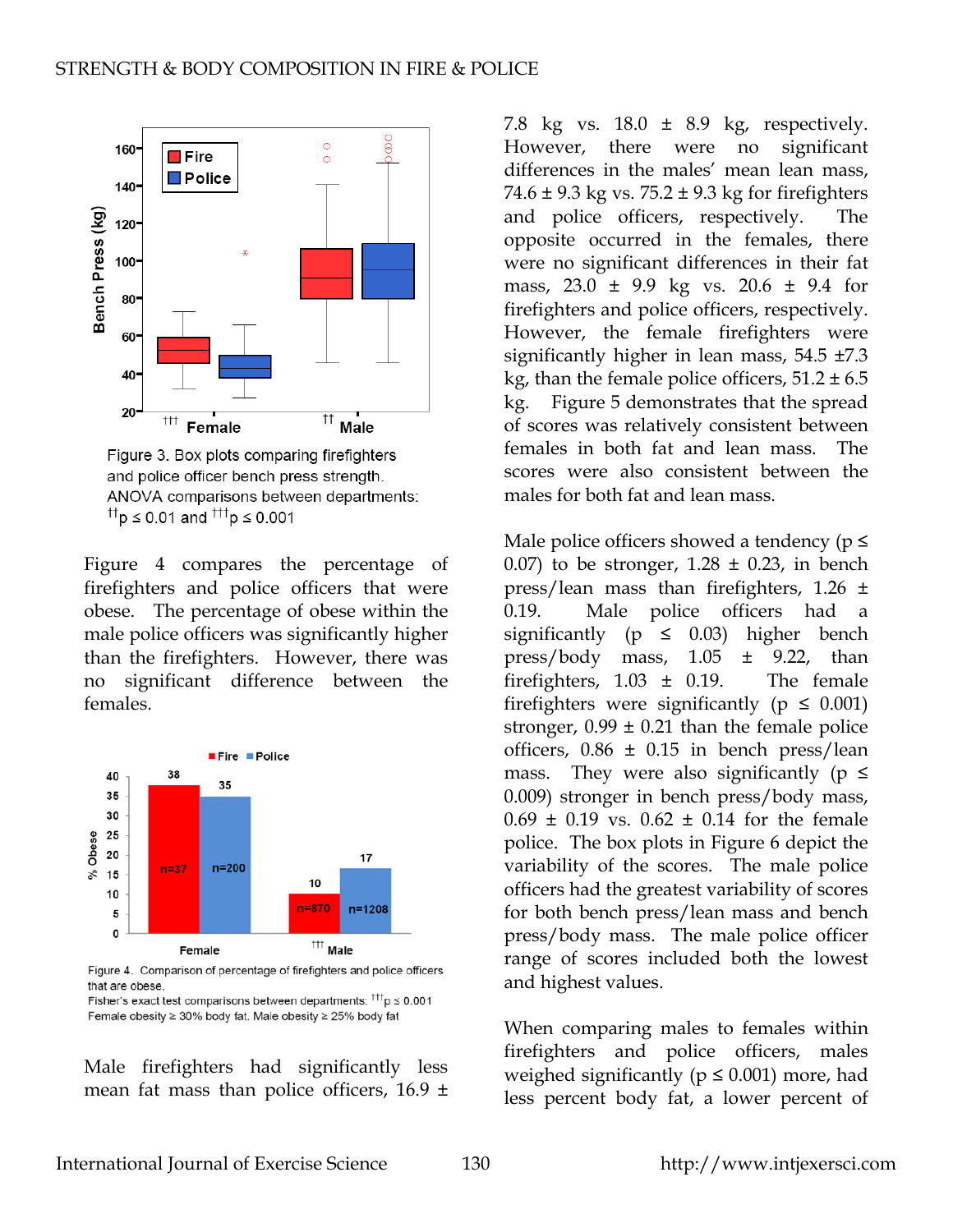

Figure 5. Box plot for comparing fat and lean weight of firefighters and police officers. ANOVA comparisons between department:  $T_p \le 0.01$ 





ANOVA comparisons between departments:  $\bar{p}$   $\leq$  0.05,  $\bar{p}$   $\leq$  0.01 and  $\bar{p}$  = 0.001

obesity, and lower fat mass than females. They also had significantly ( $p \leq 0.001$ ) greater lean mass, higher bench press strength and higher bench press/lean mass and bench press/body mass than females. The male firefighters were significantly ( $p \leq$ 0.001) younger than the female firefighters and the ages were similar between male and female police. Refer to Table 1 for the means and standard deviations of these variables.

#### **DISCUSSION**

The data considered in this study provided a unique opportunity to examine two similar, though different, occupations for the purpose of observing the affect these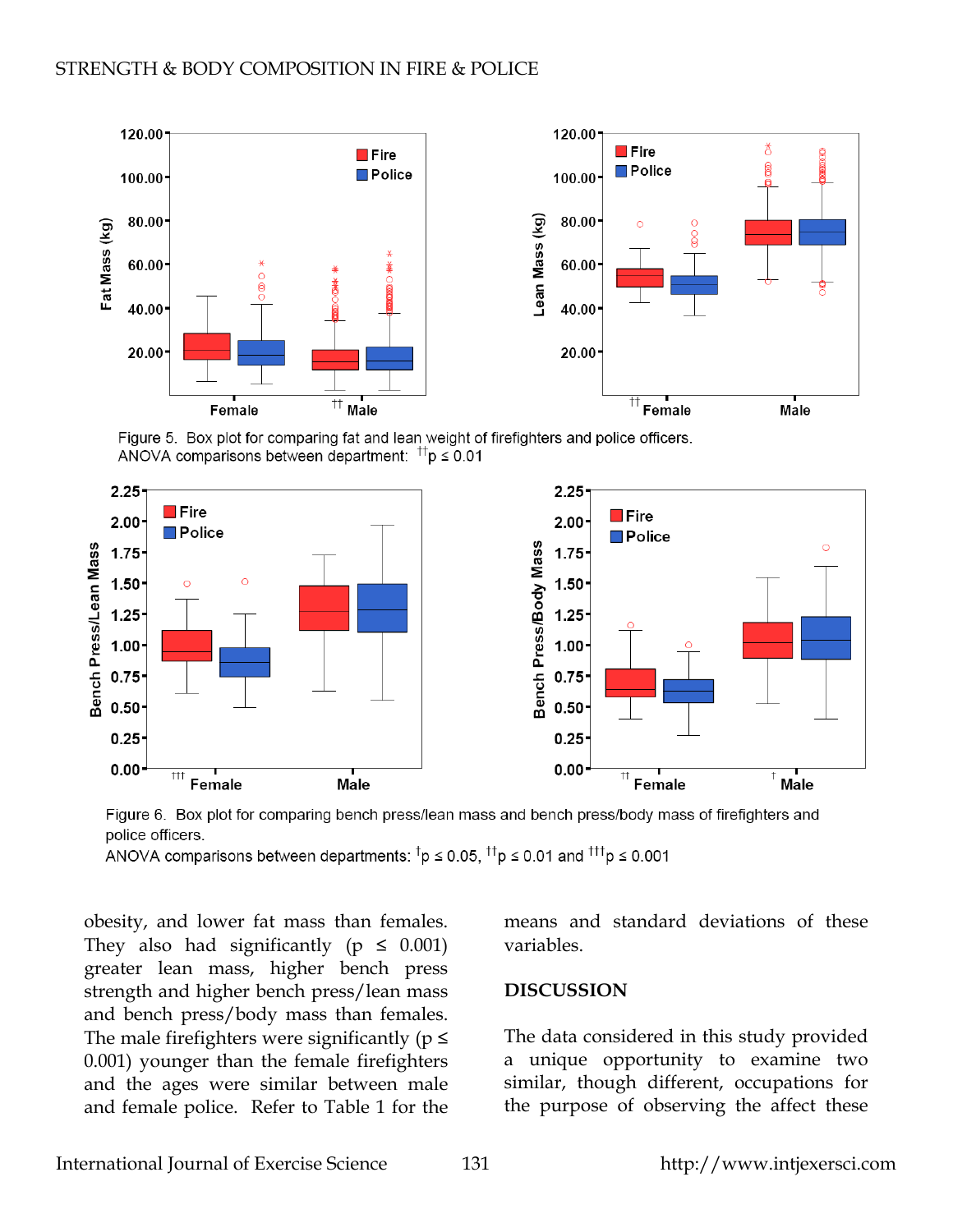occupations had upon body composition and strength. In this study, it appeared that the more sedentary aspects of the job of police, along with other factors, affected the higher amount of body fat in male officers, even though their lean mass remained approximately the same as their firefighter counterparts. While the firefighters had a more physically demanding job, on-duty exercise time, and a more rigorous jobrelated physical ability test as part of their pre-employment selection process, this study revealed that the male firefighters were not as strong, as measured by the bench press, as the male police officers. However, in the case of the females the firefighters were significantly stronger than the police officers.

There are substantial differences in the preemployment physical ability testing requirements of the two departments which could influence body composition and strength factors. The current recruitment process for new firefighters is more strenuous than that for police in the Charlotte-Mecklenburg departments. Fire applicants are required to pass a CPAT (1, 2), which includes a battery of eight events to be completed in less than 10 minutes and 20 seconds. Tasks are performed wearing a 22.68 kg vest, protective clothing, a helmet, and a breathing apparatus. Two 5.67 kg weights, simulating a high-rise pack, are added for the stair-climb event. The events include stair climb, hose drag, equipment carry, ladder raise and extension, forcible entry, search, rescue, and ceiling breach and pull.

The current application process for police also includes a job related physical ability test (3). While this test requires physical

exertion it is not compounded with the specialized clothing or equipment involved in the firefighter's test. The tasks include running 200 yards, step up on an aerobic step bench 20 times, 15 push ups, 15 sit ups, step up on an aerobic step bench another 20 times, 15 push ups, 15 sit ups, run 200 yards, and recall a street address given at the beginning of the test. Applicants must complete this test in no more than 6 minutes and 18 seconds.

The more rigorous nature of the CPAT may be the reason for the small number of females in this fire department sample, only 37 out of a total of 922 firefighters. It may be reasonable to assume that the heavy equipment and strenuous physical tasks required in a fire department job had a greater impact on the recruitment of females than it did on males. This selection process along with the intense routine physical requirements of the job could also explain why the female firefighters were significantly stronger, heavier, and had more lean mass than their police counterparts. However, the small number of firefighters and disparity in sample size between the departments, 37 firefighters vs. 200 police, could have influenced these statistical outcomes. Further research is needed with larger samples of females.

This same selection process and job demands could have been expected to result in similar body composition and strength differences for the males. However, the male police were stronger than their fire counterparts. They also had higher body mass, percent body fat and percentage that were obese than the firefighters. One rationale for the differences might be the culture of police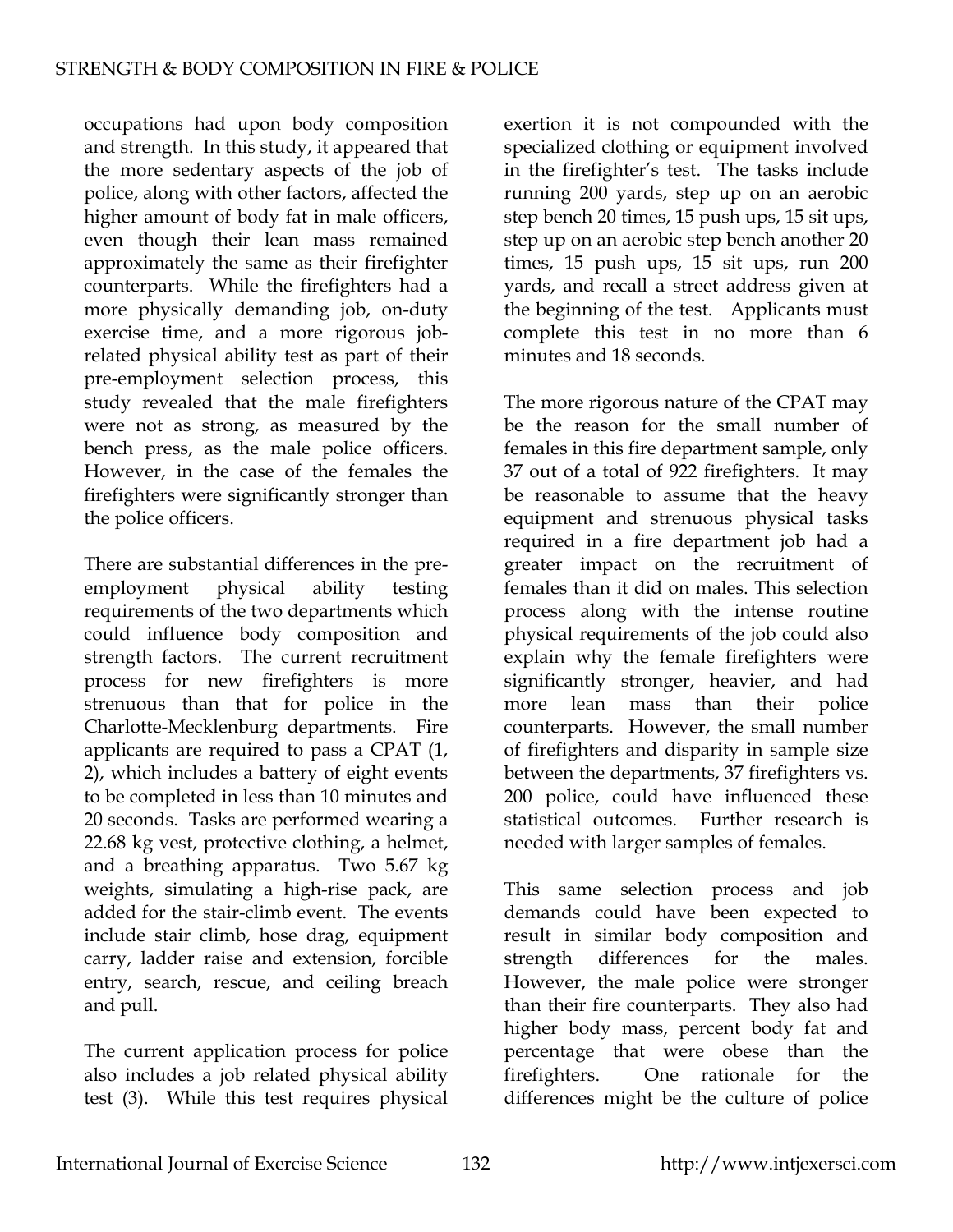work and their need to project authority. Another aspect may be the type of individuals attracted to employment in these two professions. Further research is needed to investigate if the occupation of police attracts people with different physical attributes or athletic backgrounds or career experience (such as the military) than that of the fire department.

The fact that the police occupation involves more sedentary activities than firefighting may have had an influence on their body composition results which could potentially increase their health risks. This corresponded with the literature regarding sedentary occupations (5, 17) and the affect of lower activity levels on weight gain, body fat and health issues (4, 20). The literature also suggested that weight gain was associated with decreases in cardiopulmonary fitness (8) and physical performance (25). Further research is recommended to investigate if the male police, with their higher body mass, percent body fat, fat mass, and percent that were obese, have less cardiopulmonary fitness than their firefighter counterparts.

The literature suggests that increases in body mass correspond with increases in lean mass by as much as 44% (9). Lean mass is also associated with increases in strength (9, 14, 15). Therefore, one would expect to see greater bench press strength related to greater lean mass alone. This was demonstrated in the female comparisons as the firefighters had higher body mass, lean mass, and bench press strength than the police officers. However, it is interesting to note that there were no significant differences in the lean mass of the males when comparing the two occupations.

Even though the police officers had higher body mass and higher fat mass, they had greater strength scores. Also, when adjusting the males' bench press strength scores by dividing it by their body mass, these police officers were still significantly stronger than the firefighters. It is important to note that lean mass alone does not necessarily translate into upper body strength, as measured by the bench press, as the lean mass may be in areas of the body that do not affect bench press strength.

More research is indicated to explore the multiple factors influencing body composition and strength, especially when considering the complexities of the firefighter and police occupations. In particular, research is needed concerning females for there is little or no published data regarding body composition and its relationship to the strength of females employed in these physically demanding jobs.

The role of the pre-employment selection process in combination with recruit training of these fire and police departments is another factor that might warrant further study. One earlier report contrasted a sample from these same departments just after the completion of recruit training and reported the male police officers had significantly higher bench press averages and higher strength ratios than male firefighters (27). This raises the possibility, when taking the results of this current study into consideration, the trend of greater upper body strength in male police as opposed to male firefighters began as early as recruit training and possibly earlier.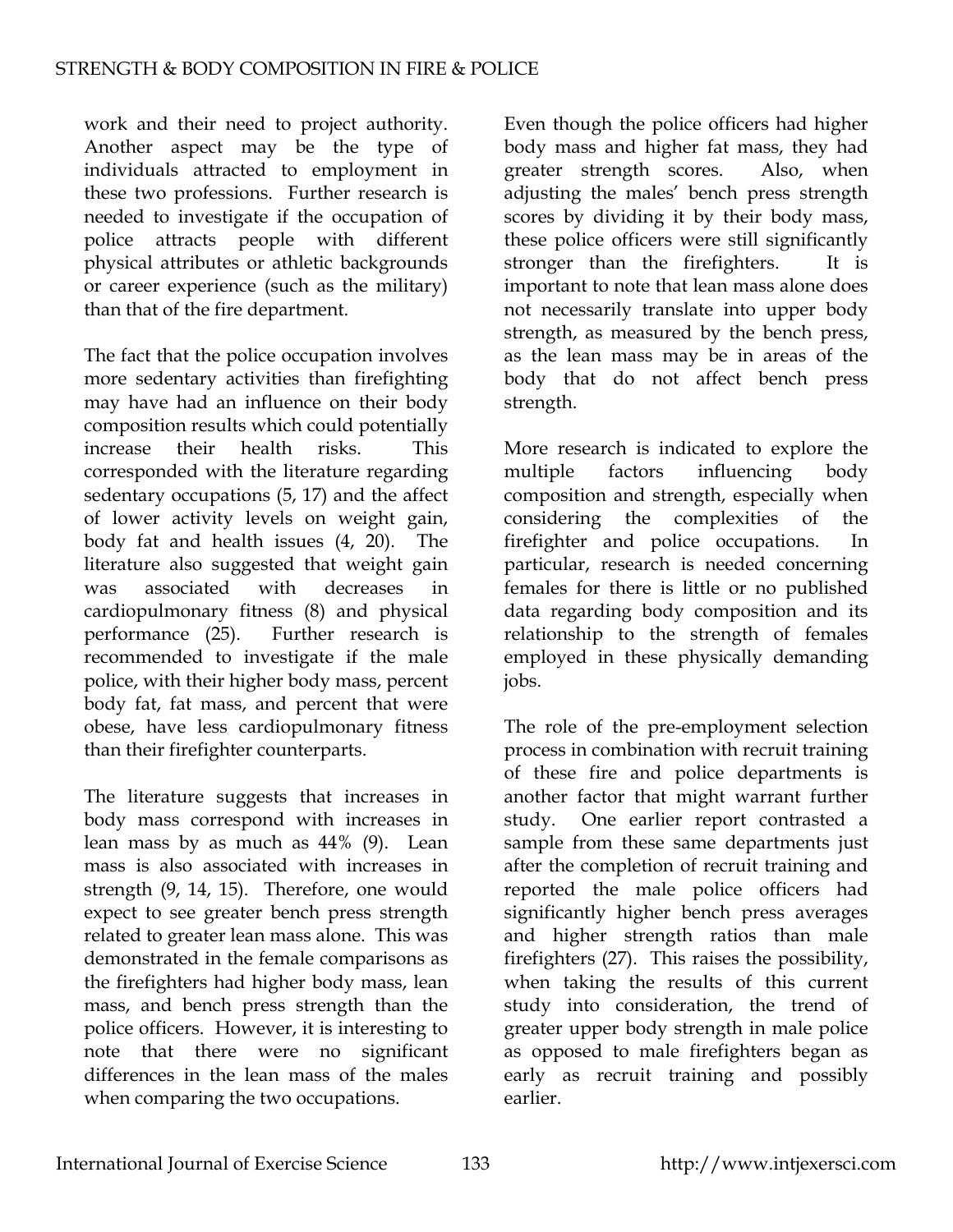A recent longitudinal report examining the Charlotte-Mecklenburg police department, determined that after 12 years, when dividing the male officers into five groups by strength, the strongest groups remained the strongest over time (22). This implies the strength of firefighters and police over time could be considerably influenced by the pre-employment selection process. If an organization could identify the strongest candidates at hire, there is evidence that they will remain the strongest over time. This can, however, raise issues with protected groups, such as females, when considering fair hiring practices and appropriate pre-employment testing (7, 21, 23).

The strength disparity between these two occupations suggests further investigation into pre-employment selection testing may be warranted. This would involve administering the fire department's CPAT test to a sample of police officers and comparing the results to a similar sample of firefighters. This might serve to clarify potential issues about this intense jobrelated physical ability test and its capacity to predict job performance, especially when considering its impact upon female job applicants.

There are practical implications of this study regarding the administration of fire and police physical fitness programs. The police department may need to place more emphasis on weight management for the males and on strength training for the females. In regards to fire personnel, there appeared to be a need for increased focus upon building and maintaining strength for the males. Simply providing weight training equipment and on-duty exercise time to the firefighters did not result in greater strength scores than the police, who did not have on-duty exercise time.

In conclusion, the results of this research suggest that the occupations of fire and police had an influence upon the body composition and strength of these emergency personnel. There appeared to be a complex blend of potential contributing factors and these factors impacted the females differently than the males.

#### **REFERENCES**

1. Candidate physical agility test © (CPAT). Charlotte-Mecklenburg Fire Department, 2008.

2. The IAFF/ICHIEFS Fire Service joint labor management candidate physical ability test program summary. International Association of Fire Fighters, 2008.

3. Job related physical ability test. Charlotte-Mecklenburg Police Department, 2008.

4. Blair, S.N., D.R. Jacobs, Jr., and K.E. Powell. Relationships between exercise or physical activity and other health behaviors. Public Health Rep 100:172-80, 1985.

5. Boyce, R.W., et al. Physical activity, weight gain and occupational health among call centre employees. Occup Med 58:238-244, 2008.

6. Brill, P.A., et al. Muscular strength and physical function. Med Sci Sports Exerc 32:412-6, 2000.

7. Cathcart, D.A. The Civil Rights Act of 1991. American Law Institute-American Bar Association Committee on Continuing Professional Education, Philadelphia, Pa.: 1993.

8. DiPietro, L., et al. Improvements in cardiorespiratory fitness attenuate age-related weight gain in healthy men and women: the Aerobics Center Longitudinal Study. Int J Obes Relat Metab Disord 22:55-62, 1998.